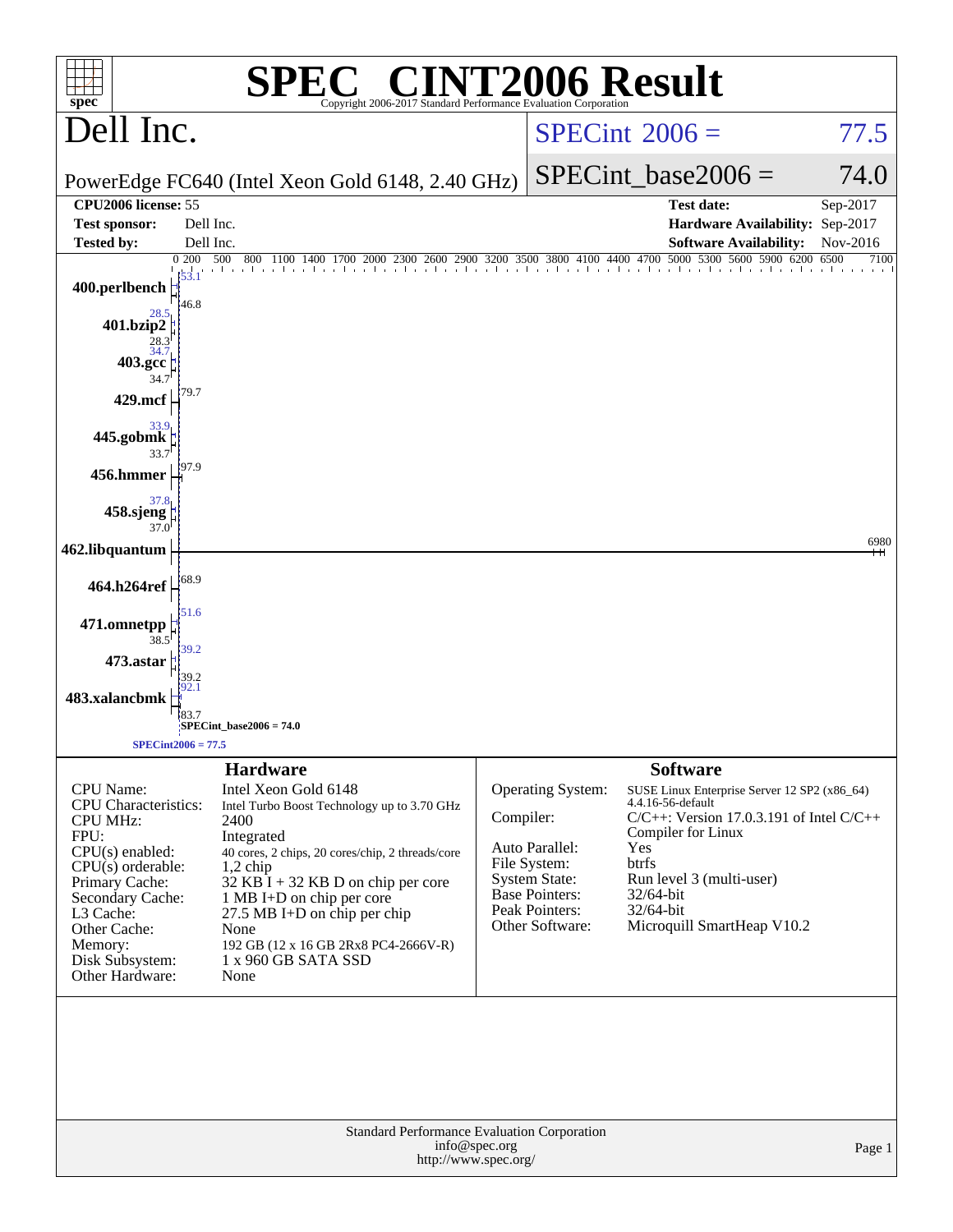

## Dell Inc.

### $SPECint2006 = 77.5$  $SPECint2006 = 77.5$

PowerEdge FC640 (Intel Xeon Gold 6148, 2.40 GHz)

 $SPECTnt\_base2006 = 74.0$ 

**[CPU2006 license:](http://www.spec.org/auto/cpu2006/Docs/result-fields.html#CPU2006license)** 55 **[Test date:](http://www.spec.org/auto/cpu2006/Docs/result-fields.html#Testdate)** Sep-2017

**[Test sponsor:](http://www.spec.org/auto/cpu2006/Docs/result-fields.html#Testsponsor)** Dell Inc. **[Hardware Availability:](http://www.spec.org/auto/cpu2006/Docs/result-fields.html#HardwareAvailability)** Sep-2017 **[Tested by:](http://www.spec.org/auto/cpu2006/Docs/result-fields.html#Testedby)** Dell Inc. **[Software Availability:](http://www.spec.org/auto/cpu2006/Docs/result-fields.html#SoftwareAvailability)** Nov-2016

#### **[Results Table](http://www.spec.org/auto/cpu2006/Docs/result-fields.html#ResultsTable)**

|                                                                                                          | <b>Base</b>    |       |                |       | <b>Peak</b>    |       |                |              |                |              |                |              |
|----------------------------------------------------------------------------------------------------------|----------------|-------|----------------|-------|----------------|-------|----------------|--------------|----------------|--------------|----------------|--------------|
| <b>Benchmark</b>                                                                                         | <b>Seconds</b> | Ratio | <b>Seconds</b> | Ratio | <b>Seconds</b> | Ratio | <b>Seconds</b> | <b>Ratio</b> | <b>Seconds</b> | <b>Ratio</b> | <b>Seconds</b> | <b>Ratio</b> |
| 400.perlbench                                                                                            | 208            | 46.9  | 209            | 46.8  | 209            | 46.7  | 184            | 53.2         | 184            | 53.1         | 184            | 53.1         |
| 401.bzip2                                                                                                | 342            | 28.3  | 341            | 28.3  | 341            | 28.3  | <u>339</u>     | 28.5         | 339            | 28.4         | 339            | 28.5         |
| $403.\text{gcc}$                                                                                         | 232            | 34.7  | 232            | 34.7  | 233            | 34.6  | 234            | 34.4         | 229            | 35.2         | 232            | 34.7         |
| $429$ .mcf                                                                                               | 114            | 80.3  | 114            | 79.7  | 114            | 79.7  | 114            | 80.3         | 114            | 79.7         | 114            | 79.7         |
| $445$ .gobmk                                                                                             | 311            | 33.7  | 310            | 33.8  | 312            | 33.6  | 309            | 34.0         | 309            | 33.9         | 309            | 33.9         |
| $456.$ hmmer                                                                                             | 95.8           | 97.4  | 95.2           | 98.0  | 95.3           | 97.9  | 95.8           | 97.4         | 95.2           | 98.0         | 95.3           | 97.9         |
| $458$ .sjeng                                                                                             | 327            | 37.0  | 327            | 37.0  | 327            | 37.0  | 320            | 37.8         | 320            | 37.8         | 320            | 37.8         |
| 462.libquantum                                                                                           | 2.95           | 7020  | 3.00           | 6910  | 2.97           | 6980  | 2.95           | 7020         | 3.00           | 6910         | 2.97           | 6980         |
| 464.h264ref                                                                                              | 322            | 68.7  | 321            | 68.9  | 321            | 68.9  | 322            | 68.7         | <u>321</u>     | 68.9         | 321            | 68.9         |
| $ 471$ .omnetpp                                                                                          | 161            | 38.8  | 165            | 37.9  | 162            | 38.5  | 127            | 49.2         | <u>121</u>     | 51.6         | 120            | 51.9         |
| $473$ . astar                                                                                            | 179            | 39.2  | 179            | 39.2  | 179            | 39.1  | 179            | 39.2         | 179            | 39.1         | 179            | 39.2         |
| 483.xalancbmk                                                                                            | 82.2           | 84.0  | 82.7           | 83.4  | 82.4           | 83.7  | 74.8           | 92.2         | 75.6           | 91.2         | 74.9           | 92.1         |
| Results appear in the order in which they were run. Bold underlined text indicates a median measurement. |                |       |                |       |                |       |                |              |                |              |                |              |

#### **[Submit Notes](http://www.spec.org/auto/cpu2006/Docs/result-fields.html#SubmitNotes)**

 The numactl mechanism was used to bind copies to processors. The config file option 'submit' was used to generate numactl commands to bind each copy to a specific processor. For details, please see the config file.

#### **[Operating System Notes](http://www.spec.org/auto/cpu2006/Docs/result-fields.html#OperatingSystemNotes)**

Stack size set to unlimited using "ulimit -s unlimited"

#### **[Platform Notes](http://www.spec.org/auto/cpu2006/Docs/result-fields.html#PlatformNotes)**

 BIOS settings: Sub NUMA Cluster disabled Virtualization Technology disabled System Profile set to Custom CPU Performance set to Maximum Performance C States set to Autonomous C1E disabled Energy Efficient Turbo disabled Uncore Frequency set to Dynamic Energy Efficiency Policy set to Performance Memory Patrol Scrub disabled Logical Processor enabled CPU Interconnect Bus Link Power Management disabled PCI ASPM L1 Link Power Management disabled Sysinfo program /root/cpu2006-1.2\_ic17u3/config/sysinfo.rev6993 Revision 6993 of 2015-11-06 (b5e8d4b4eb51ed28d7f98696cbe290c1) running on linux-u8yg Fri Sep 1 01:39:01 2017 Continued on next page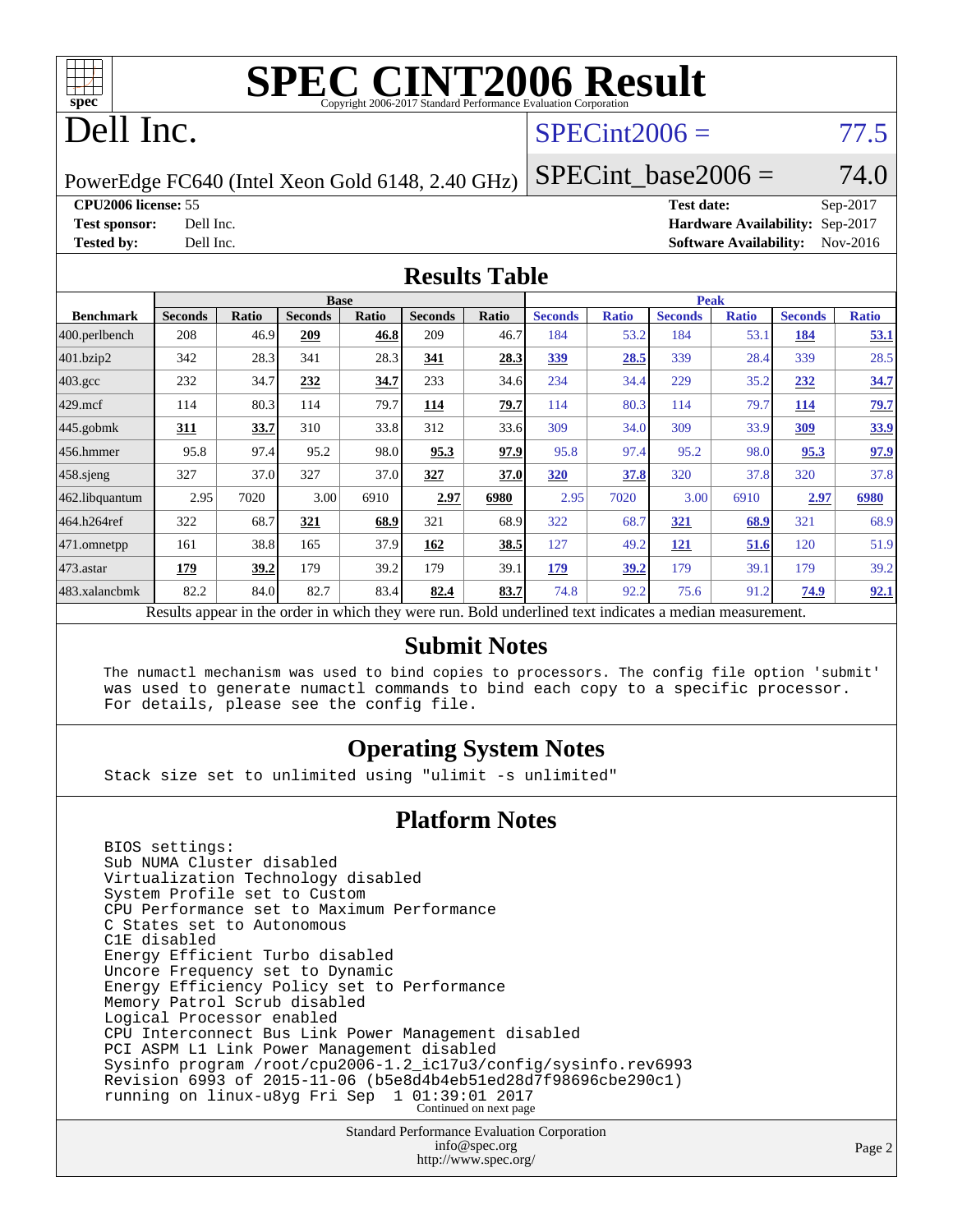| <b>SPEC CINT2006 Result</b><br>spec <sup>®</sup><br>Copyright 2006-2017 Standard Performance Evaluation Corporation                                                                                                                                                                                                                                                                                                                                                                                                                                                                                                                                                                                                                                                                                                                                                                                                  |                                                                                                               |       |
|----------------------------------------------------------------------------------------------------------------------------------------------------------------------------------------------------------------------------------------------------------------------------------------------------------------------------------------------------------------------------------------------------------------------------------------------------------------------------------------------------------------------------------------------------------------------------------------------------------------------------------------------------------------------------------------------------------------------------------------------------------------------------------------------------------------------------------------------------------------------------------------------------------------------|---------------------------------------------------------------------------------------------------------------|-------|
| Dell Inc.                                                                                                                                                                                                                                                                                                                                                                                                                                                                                                                                                                                                                                                                                                                                                                                                                                                                                                            | $SPECint2006 =$                                                                                               | 77.5  |
| PowerEdge FC640 (Intel Xeon Gold 6148, 2.40 GHz)                                                                                                                                                                                                                                                                                                                                                                                                                                                                                                                                                                                                                                                                                                                                                                                                                                                                     | $SPECint base2006 =$                                                                                          | 74.0  |
| <b>CPU2006</b> license: 55<br><b>Test sponsor:</b><br>Dell Inc.<br><b>Tested by:</b><br>Dell Inc.                                                                                                                                                                                                                                                                                                                                                                                                                                                                                                                                                                                                                                                                                                                                                                                                                    | <b>Test date:</b><br>Sep-2017<br>Hardware Availability: Sep-2017<br><b>Software Availability:</b><br>Nov-2016 |       |
| <b>Platform Notes (Continued)</b>                                                                                                                                                                                                                                                                                                                                                                                                                                                                                                                                                                                                                                                                                                                                                                                                                                                                                    |                                                                                                               |       |
| This section contains SUT (System Under Test) info as seen by<br>To remove or add to this section, see:<br>some common utilities.<br>http://www.spec.org/cpu2006/Docs/config.html#sysinfo<br>From /proc/cpuinfo<br>model name : Intel(R) Xeon(R) Gold 6148 CPU @ 2.40GHz<br>2 "physical id"s (chips)<br>80 "processors"<br>cores, siblings (Caution: counting these is hw and system dependent.<br>following excerpts from /proc/cpuinfo might not be reliable. Use with<br>caution.)<br>cpu cores $: 20$<br>siblings : 40<br>physical 0: cores 0 1 2 3 4 8 9 10 11 12 16 17 18 19 20 24 25 26 27 28<br>physical 1: cores 0 1 2 3 4 8 9 10 11 12 16 17 18 19 20 24 25 26 27 28<br>cache size $: 28160$ KB<br>From /proc/meminfo<br>196687636 kB<br>MemTotal:<br>HugePages_Total:<br>0<br>Hugepagesize:<br>2048 kB<br>From /etc/*release* /etc/*version*<br>SuSE-release:<br>SUSE Linux Enterprise Server 12 (x86_64) | The                                                                                                           |       |
| $VERSION = 12$<br>$PATCHLEVEL = 2$<br># This file is deprecated and will be removed in a future service pack or<br>release.<br># Please check /etc/os-release for details about this release.<br>os-release:<br>NAME="SLES"<br>VERSION="12-SP2"<br>VERSION_ID="12.2"<br>PRETTY NAME="SUSE Linux Enterprise Server 12 SP2"<br>ID="sles"<br>ANSI_COLOR="0;32"<br>$CPE\_NAME='cpe://o:suse: sles:12:sp2"$                                                                                                                                                                                                                                                                                                                                                                                                                                                                                                               |                                                                                                               |       |
| uname $-a$ :<br>Linux linux-u8yg $4.4.16 - 56 - \text{default} \#1$ SMP Mon Aug 8 14:24:26 UTC 2016<br>(5b281a8) x86_64 x86_64 x86_64 GNU/Linux                                                                                                                                                                                                                                                                                                                                                                                                                                                                                                                                                                                                                                                                                                                                                                      |                                                                                                               |       |
| run-level $3$ Sep $1$ 01:23                                                                                                                                                                                                                                                                                                                                                                                                                                                                                                                                                                                                                                                                                                                                                                                                                                                                                          |                                                                                                               |       |
| SPEC is set to: /root/cpu2006-1.2_ic17u3<br>Size Used Avail Use% Mounted on<br>Filesystem<br>Type<br>/dev/sda1<br>btrfs 921G<br>17G 898G<br>Additional information from dmidecode:                                                                                                                                                                                                                                                                                                                                                                                                                                                                                                                                                                                                                                                                                                                                   | $2\frac{8}{1}$ /                                                                                              |       |
| Warning: Use caution when you interpret this section. The 'dmidecode' program Continued on next page                                                                                                                                                                                                                                                                                                                                                                                                                                                                                                                                                                                                                                                                                                                                                                                                                 |                                                                                                               |       |
| Standard Performance Evaluation Corporation<br>info@spec.org<br>http://www.spec.org/                                                                                                                                                                                                                                                                                                                                                                                                                                                                                                                                                                                                                                                                                                                                                                                                                                 |                                                                                                               | Page: |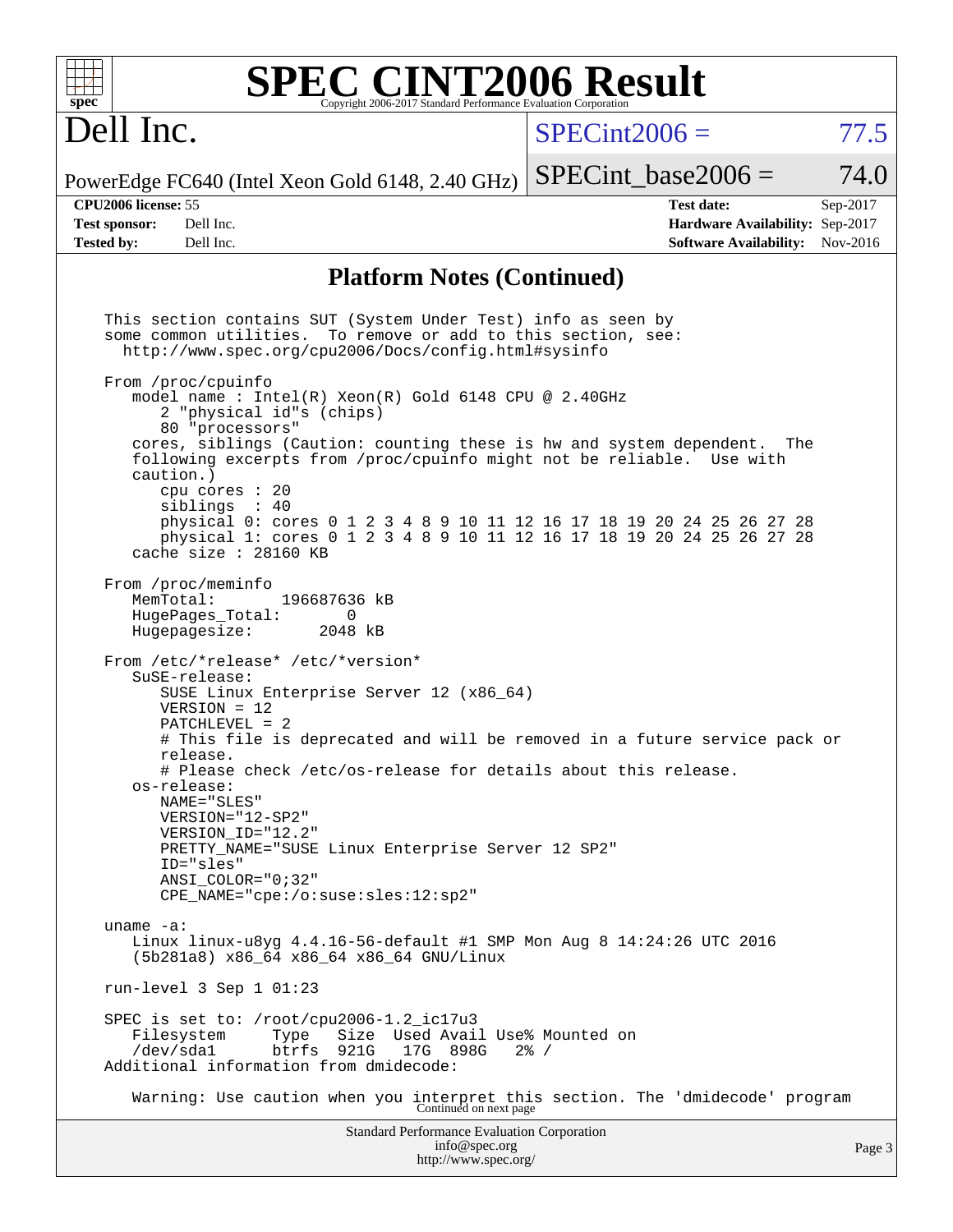

# Dell Inc.

 $SPECint2006 = 77.5$  $SPECint2006 = 77.5$ 

PowerEdge FC640 (Intel Xeon Gold 6148, 2.40 GHz) SPECint base2006 =  $74.0$ 

**[CPU2006 license:](http://www.spec.org/auto/cpu2006/Docs/result-fields.html#CPU2006license)** 55 **[Test date:](http://www.spec.org/auto/cpu2006/Docs/result-fields.html#Testdate)** Sep-2017 **[Test sponsor:](http://www.spec.org/auto/cpu2006/Docs/result-fields.html#Testsponsor)** Dell Inc. **[Hardware Availability:](http://www.spec.org/auto/cpu2006/Docs/result-fields.html#HardwareAvailability)** Sep-2017 **[Tested by:](http://www.spec.org/auto/cpu2006/Docs/result-fields.html#Testedby)** Dell Inc. **[Software Availability:](http://www.spec.org/auto/cpu2006/Docs/result-fields.html#SoftwareAvailability)** Nov-2016

#### **[Platform Notes \(Continued\)](http://www.spec.org/auto/cpu2006/Docs/result-fields.html#PlatformNotes)**

 reads system data which is "intended to allow hardware to be accurately determined", but the intent may not be met, as there are frequent changes to hardware, firmware, and the "DMTF SMBIOS" standard.

 BIOS Dell Inc. 1.0.0 08/10/2017 Memory: 12x 00AD00B300AD HMA82GR7AFR8N-VK 16 GB 2 rank 2666 MHz 4x Not Specified Not Specified

(End of data from sysinfo program)

#### **[General Notes](http://www.spec.org/auto/cpu2006/Docs/result-fields.html#GeneralNotes)**

Environment variables set by runspec before the start of the run:  $KMP_AFFINITY = "granularity=fine, scatter"$ LD\_LIBRARY\_PATH = "/root/cpu2006-1.2\_ic17u3/lib/ia32:/root/cpu2006-1.2\_ic17u3/lib/intel64:/root/cpu2006-1.2\_ic17u3/sh10.2" OMP NUM THREADS =  $"40"$ 

 Binaries compiled on a system with 1x Intel Core i7-4790 CPU + 32GB RAM memory using Redhat Enterprise Linux 7.2 Transparent Huge Pages enabled by default. Filesystem page cache cleared with: shell invocation of 'sync; echo 3 > /proc/sys/vm/drop\_caches' prior to run

### **[Base Compiler Invocation](http://www.spec.org/auto/cpu2006/Docs/result-fields.html#BaseCompilerInvocation)**

[C benchmarks](http://www.spec.org/auto/cpu2006/Docs/result-fields.html#Cbenchmarks):  $inc - m64$ 

[C++ benchmarks:](http://www.spec.org/auto/cpu2006/Docs/result-fields.html#CXXbenchmarks) [icpc -m64](http://www.spec.org/cpu2006/results/res2017q4/cpu2006-20170918-49854.flags.html#user_CXXbase_intel_icpc_64bit_fc66a5337ce925472a5c54ad6a0de310)

## **[Base Portability Flags](http://www.spec.org/auto/cpu2006/Docs/result-fields.html#BasePortabilityFlags)**

| 400.perlbench: -DSPEC_CPU_LP64 -DSPEC_CPU_LINUX_X64 |  |
|-----------------------------------------------------|--|
| 401.bzip2: -DSPEC_CPU_LP64                          |  |
| 403.gcc: -DSPEC_CPU_LP64                            |  |
| 429.mcf: -DSPEC CPU LP64                            |  |
| 445.gobmk: -DSPEC_CPU_LP64                          |  |
| 456.hmmer: - DSPEC CPU LP64                         |  |
| 458.sjeng: -DSPEC_CPU_LP64                          |  |
| 462.libquantum: -DSPEC_CPU_LP64 -DSPEC_CPU_LINUX    |  |
| 464.h264ref: -DSPEC CPU LP64                        |  |
| 471.omnetpp: -DSPEC_CPU_LP64                        |  |
| 473.astar: -DSPEC CPU LP64                          |  |
| 483.xalancbmk: - DSPEC CPU LP64 - DSPEC CPU LINUX   |  |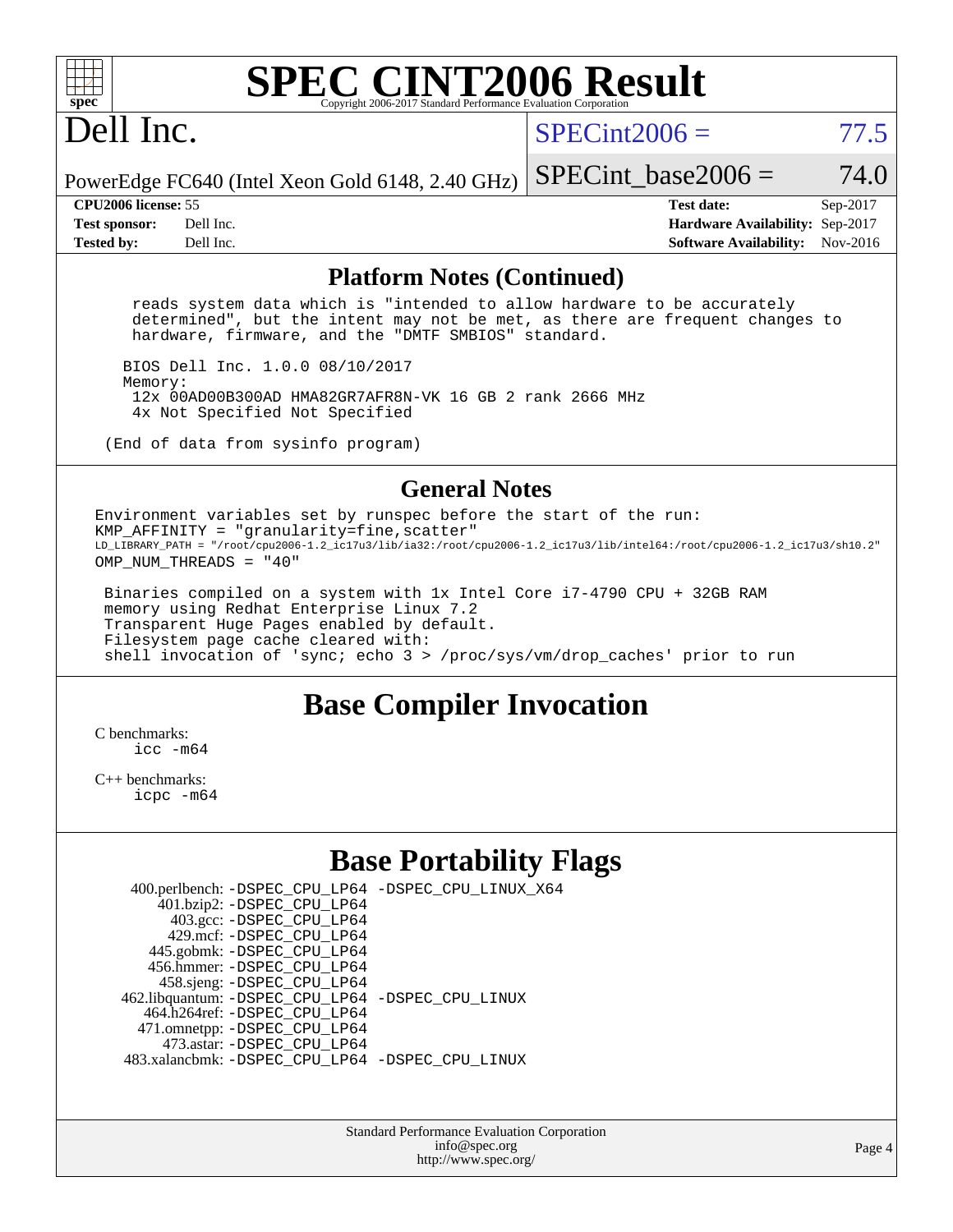

# Dell Inc.

 $SPECint2006 = 77.5$  $SPECint2006 = 77.5$ 

PowerEdge FC640 (Intel Xeon Gold 6148, 2.40 GHz)

**[CPU2006 license:](http://www.spec.org/auto/cpu2006/Docs/result-fields.html#CPU2006license)** 55 **[Test date:](http://www.spec.org/auto/cpu2006/Docs/result-fields.html#Testdate)** Sep-2017 **[Test sponsor:](http://www.spec.org/auto/cpu2006/Docs/result-fields.html#Testsponsor)** Dell Inc. **[Hardware Availability:](http://www.spec.org/auto/cpu2006/Docs/result-fields.html#HardwareAvailability)** Sep-2017 **[Tested by:](http://www.spec.org/auto/cpu2006/Docs/result-fields.html#Testedby)** Dell Inc. **[Software Availability:](http://www.spec.org/auto/cpu2006/Docs/result-fields.html#SoftwareAvailability)** Nov-2016

SPECint base2006 =  $74.0$ 

## **[Base Optimization Flags](http://www.spec.org/auto/cpu2006/Docs/result-fields.html#BaseOptimizationFlags)**

[C benchmarks](http://www.spec.org/auto/cpu2006/Docs/result-fields.html#Cbenchmarks):

[-xCORE-AVX2](http://www.spec.org/cpu2006/results/res2017q4/cpu2006-20170918-49854.flags.html#user_CCbase_f-xCORE-AVX2) [-ipo](http://www.spec.org/cpu2006/results/res2017q4/cpu2006-20170918-49854.flags.html#user_CCbase_f-ipo) [-O3](http://www.spec.org/cpu2006/results/res2017q4/cpu2006-20170918-49854.flags.html#user_CCbase_f-O3) [-no-prec-div](http://www.spec.org/cpu2006/results/res2017q4/cpu2006-20170918-49854.flags.html#user_CCbase_f-no-prec-div) [-parallel](http://www.spec.org/cpu2006/results/res2017q4/cpu2006-20170918-49854.flags.html#user_CCbase_f-parallel) [-qopt-prefetch](http://www.spec.org/cpu2006/results/res2017q4/cpu2006-20170918-49854.flags.html#user_CCbase_f-qopt-prefetch) [-auto-p32](http://www.spec.org/cpu2006/results/res2017q4/cpu2006-20170918-49854.flags.html#user_CCbase_f-auto-p32)

[C++ benchmarks:](http://www.spec.org/auto/cpu2006/Docs/result-fields.html#CXXbenchmarks)

[-xCORE-AVX2](http://www.spec.org/cpu2006/results/res2017q4/cpu2006-20170918-49854.flags.html#user_CXXbase_f-xCORE-AVX2) [-ipo](http://www.spec.org/cpu2006/results/res2017q4/cpu2006-20170918-49854.flags.html#user_CXXbase_f-ipo) [-O3](http://www.spec.org/cpu2006/results/res2017q4/cpu2006-20170918-49854.flags.html#user_CXXbase_f-O3) [-no-prec-div](http://www.spec.org/cpu2006/results/res2017q4/cpu2006-20170918-49854.flags.html#user_CXXbase_f-no-prec-div) [-qopt-prefetch](http://www.spec.org/cpu2006/results/res2017q4/cpu2006-20170918-49854.flags.html#user_CXXbase_f-qopt-prefetch) [-auto-p32](http://www.spec.org/cpu2006/results/res2017q4/cpu2006-20170918-49854.flags.html#user_CXXbase_f-auto-p32) [-Wl,-z,muldefs](http://www.spec.org/cpu2006/results/res2017q4/cpu2006-20170918-49854.flags.html#user_CXXbase_link_force_multiple1_74079c344b956b9658436fd1b6dd3a8a) [-L/sh10.2 -lsmartheap64](http://www.spec.org/cpu2006/results/res2017q4/cpu2006-20170918-49854.flags.html#user_CXXbase_SmartHeap64_63911d860fc08c15fa1d5bf319b9d8d5)

**[Base Other Flags](http://www.spec.org/auto/cpu2006/Docs/result-fields.html#BaseOtherFlags)**

[C benchmarks](http://www.spec.org/auto/cpu2006/Docs/result-fields.html#Cbenchmarks):

403.gcc: [-Dalloca=\\_alloca](http://www.spec.org/cpu2006/results/res2017q4/cpu2006-20170918-49854.flags.html#b403.gcc_baseEXTRA_CFLAGS_Dalloca_be3056838c12de2578596ca5467af7f3)

### **[Peak Compiler Invocation](http://www.spec.org/auto/cpu2006/Docs/result-fields.html#PeakCompilerInvocation)**

[C benchmarks \(except as noted below\)](http://www.spec.org/auto/cpu2006/Docs/result-fields.html#Cbenchmarksexceptasnotedbelow):  $\text{icc } -\text{m64}$ 

400.perlbench: [icc -m32 -L/opt/intel/compilers\\_and\\_libraries\\_2017/linux/lib/ia32](http://www.spec.org/cpu2006/results/res2017q4/cpu2006-20170918-49854.flags.html#user_peakCCLD400_perlbench_intel_icc_c29f3ff5a7ed067b11e4ec10a03f03ae)

445.gobmk: [icc -m32 -L/opt/intel/compilers\\_and\\_libraries\\_2017/linux/lib/ia32](http://www.spec.org/cpu2006/results/res2017q4/cpu2006-20170918-49854.flags.html#user_peakCCLD445_gobmk_intel_icc_c29f3ff5a7ed067b11e4ec10a03f03ae)

[C++ benchmarks \(except as noted below\):](http://www.spec.org/auto/cpu2006/Docs/result-fields.html#CXXbenchmarksexceptasnotedbelow)

[icc -m32 -L/opt/intel/compilers\\_and\\_libraries\\_2017/linux/lib/ia32](http://www.spec.org/cpu2006/results/res2017q4/cpu2006-20170918-49854.flags.html#user_CXXpeak_intel_icc_c29f3ff5a7ed067b11e4ec10a03f03ae)

473.astar: [icpc -m64](http://www.spec.org/cpu2006/results/res2017q4/cpu2006-20170918-49854.flags.html#user_peakCXXLD473_astar_intel_icpc_64bit_fc66a5337ce925472a5c54ad6a0de310)

#### **[Peak Portability Flags](http://www.spec.org/auto/cpu2006/Docs/result-fields.html#PeakPortabilityFlags)**

 400.perlbench: [-D\\_FILE\\_OFFSET\\_BITS=64](http://www.spec.org/cpu2006/results/res2017q4/cpu2006-20170918-49854.flags.html#user_peakPORTABILITY400_perlbench_file_offset_bits_64_438cf9856305ebd76870a2c6dc2689ab) [-DSPEC\\_CPU\\_LINUX\\_IA32](http://www.spec.org/cpu2006/results/res2017q4/cpu2006-20170918-49854.flags.html#b400.perlbench_peakCPORTABILITY_DSPEC_CPU_LINUX_IA32) 401.bzip2: [-DSPEC\\_CPU\\_LP64](http://www.spec.org/cpu2006/results/res2017q4/cpu2006-20170918-49854.flags.html#suite_peakPORTABILITY401_bzip2_DSPEC_CPU_LP64) 403.gcc: [-DSPEC\\_CPU\\_LP64](http://www.spec.org/cpu2006/results/res2017q4/cpu2006-20170918-49854.flags.html#suite_peakPORTABILITY403_gcc_DSPEC_CPU_LP64) 429.mcf: [-DSPEC\\_CPU\\_LP64](http://www.spec.org/cpu2006/results/res2017q4/cpu2006-20170918-49854.flags.html#suite_peakPORTABILITY429_mcf_DSPEC_CPU_LP64) 445.gobmk: [-D\\_FILE\\_OFFSET\\_BITS=64](http://www.spec.org/cpu2006/results/res2017q4/cpu2006-20170918-49854.flags.html#user_peakPORTABILITY445_gobmk_file_offset_bits_64_438cf9856305ebd76870a2c6dc2689ab) 456.hmmer: [-DSPEC\\_CPU\\_LP64](http://www.spec.org/cpu2006/results/res2017q4/cpu2006-20170918-49854.flags.html#suite_peakPORTABILITY456_hmmer_DSPEC_CPU_LP64) 458.sjeng: [-DSPEC\\_CPU\\_LP64](http://www.spec.org/cpu2006/results/res2017q4/cpu2006-20170918-49854.flags.html#suite_peakPORTABILITY458_sjeng_DSPEC_CPU_LP64) 462.libquantum: [-DSPEC\\_CPU\\_LP64](http://www.spec.org/cpu2006/results/res2017q4/cpu2006-20170918-49854.flags.html#suite_peakPORTABILITY462_libquantum_DSPEC_CPU_LP64) [-DSPEC\\_CPU\\_LINUX](http://www.spec.org/cpu2006/results/res2017q4/cpu2006-20170918-49854.flags.html#b462.libquantum_peakCPORTABILITY_DSPEC_CPU_LINUX) 464.h264ref: [-DSPEC\\_CPU\\_LP64](http://www.spec.org/cpu2006/results/res2017q4/cpu2006-20170918-49854.flags.html#suite_peakPORTABILITY464_h264ref_DSPEC_CPU_LP64) 471.omnetpp: [-D\\_FILE\\_OFFSET\\_BITS=64](http://www.spec.org/cpu2006/results/res2017q4/cpu2006-20170918-49854.flags.html#user_peakPORTABILITY471_omnetpp_file_offset_bits_64_438cf9856305ebd76870a2c6dc2689ab) 473.astar: [-DSPEC\\_CPU\\_LP64](http://www.spec.org/cpu2006/results/res2017q4/cpu2006-20170918-49854.flags.html#suite_peakPORTABILITY473_astar_DSPEC_CPU_LP64) 483.xalancbmk: [-D\\_FILE\\_OFFSET\\_BITS=64](http://www.spec.org/cpu2006/results/res2017q4/cpu2006-20170918-49854.flags.html#user_peakPORTABILITY483_xalancbmk_file_offset_bits_64_438cf9856305ebd76870a2c6dc2689ab) [-DSPEC\\_CPU\\_LINUX](http://www.spec.org/cpu2006/results/res2017q4/cpu2006-20170918-49854.flags.html#b483.xalancbmk_peakCXXPORTABILITY_DSPEC_CPU_LINUX)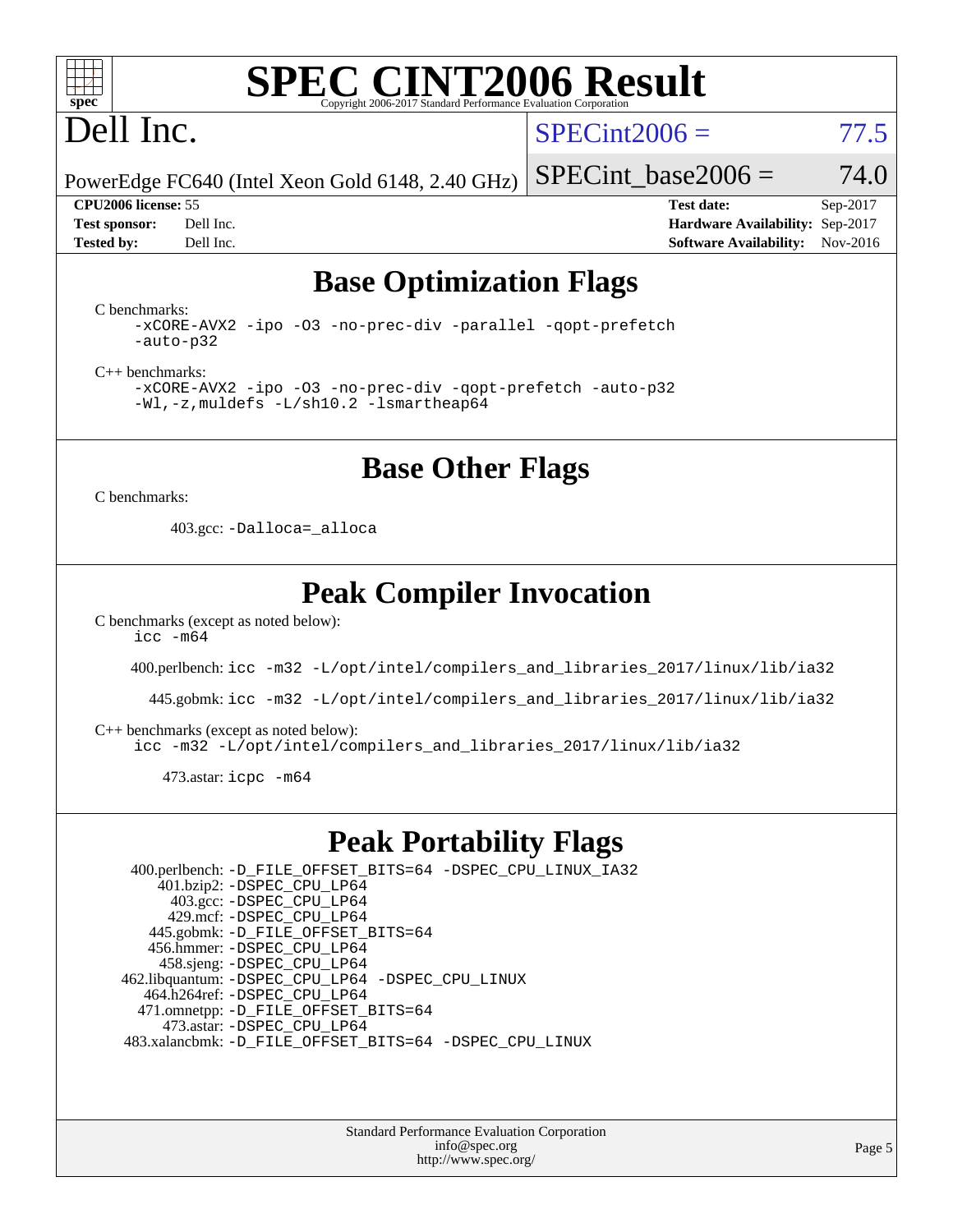

# Dell Inc.

 $SPECint2006 = 77.5$  $SPECint2006 = 77.5$ 

PowerEdge FC640 (Intel Xeon Gold 6148, 2.40 GHz)

SPECint base2006 =  $74.0$ 

**[CPU2006 license:](http://www.spec.org/auto/cpu2006/Docs/result-fields.html#CPU2006license)** 55 **[Test date:](http://www.spec.org/auto/cpu2006/Docs/result-fields.html#Testdate)** Sep-2017 **[Test sponsor:](http://www.spec.org/auto/cpu2006/Docs/result-fields.html#Testsponsor)** Dell Inc. **[Hardware Availability:](http://www.spec.org/auto/cpu2006/Docs/result-fields.html#HardwareAvailability)** Sep-2017 **[Tested by:](http://www.spec.org/auto/cpu2006/Docs/result-fields.html#Testedby)** Dell Inc. **[Software Availability:](http://www.spec.org/auto/cpu2006/Docs/result-fields.html#SoftwareAvailability)** Nov-2016

## **[Peak Optimization Flags](http://www.spec.org/auto/cpu2006/Docs/result-fields.html#PeakOptimizationFlags)**

#### [C benchmarks](http://www.spec.org/auto/cpu2006/Docs/result-fields.html#Cbenchmarks):

 400.perlbench: [-prof-gen](http://www.spec.org/cpu2006/results/res2017q4/cpu2006-20170918-49854.flags.html#user_peakPASS1_CFLAGSPASS1_LDCFLAGS400_perlbench_prof_gen_e43856698f6ca7b7e442dfd80e94a8fc)(pass 1) [-prof-use](http://www.spec.org/cpu2006/results/res2017q4/cpu2006-20170918-49854.flags.html#user_peakPASS2_CFLAGSPASS2_LDCFLAGS400_perlbench_prof_use_bccf7792157ff70d64e32fe3e1250b55)(pass 2) [-xCORE-AVX2](http://www.spec.org/cpu2006/results/res2017q4/cpu2006-20170918-49854.flags.html#user_peakPASS2_CFLAGSPASS2_LDCFLAGS400_perlbench_f-xCORE-AVX2)(pass 2)  $-par-num-threads=1(pass 1) -ipo(pass 2) -O3(pass 2)$  $-par-num-threads=1(pass 1) -ipo(pass 2) -O3(pass 2)$  $-par-num-threads=1(pass 1) -ipo(pass 2) -O3(pass 2)$  $-par-num-threads=1(pass 1) -ipo(pass 2) -O3(pass 2)$  $-par-num-threads=1(pass 1) -ipo(pass 2) -O3(pass 2)$  $-par-num-threads=1(pass 1) -ipo(pass 2) -O3(pass 2)$ [-no-prec-div](http://www.spec.org/cpu2006/results/res2017q4/cpu2006-20170918-49854.flags.html#user_peakPASS2_CFLAGSPASS2_LDCFLAGS400_perlbench_f-no-prec-div)(pass 2) [-qopt-prefetch](http://www.spec.org/cpu2006/results/res2017q4/cpu2006-20170918-49854.flags.html#user_peakCOPTIMIZE400_perlbench_f-qopt-prefetch) 401.bzip2: [-prof-gen](http://www.spec.org/cpu2006/results/res2017q4/cpu2006-20170918-49854.flags.html#user_peakPASS1_CFLAGSPASS1_LDCFLAGS401_bzip2_prof_gen_e43856698f6ca7b7e442dfd80e94a8fc)(pass 1) [-prof-use](http://www.spec.org/cpu2006/results/res2017q4/cpu2006-20170918-49854.flags.html#user_peakPASS2_CFLAGSPASS2_LDCFLAGS401_bzip2_prof_use_bccf7792157ff70d64e32fe3e1250b55)(pass 2) [-xCORE-AVX2](http://www.spec.org/cpu2006/results/res2017q4/cpu2006-20170918-49854.flags.html#user_peakPASS2_CFLAGSPASS2_LDCFLAGS401_bzip2_f-xCORE-AVX2)(pass 2) [-par-num-threads=1](http://www.spec.org/cpu2006/results/res2017q4/cpu2006-20170918-49854.flags.html#user_peakPASS1_CFLAGSPASS1_LDCFLAGS401_bzip2_par_num_threads_786a6ff141b4e9e90432e998842df6c2)(pass 1) [-ipo](http://www.spec.org/cpu2006/results/res2017q4/cpu2006-20170918-49854.flags.html#user_peakPASS2_CFLAGSPASS2_LDCFLAGS401_bzip2_f-ipo)(pass 2) [-O3](http://www.spec.org/cpu2006/results/res2017q4/cpu2006-20170918-49854.flags.html#user_peakPASS2_CFLAGSPASS2_LDCFLAGS401_bzip2_f-O3)(pass 2) [-no-prec-div](http://www.spec.org/cpu2006/results/res2017q4/cpu2006-20170918-49854.flags.html#user_peakCOPTIMIZEPASS2_CFLAGSPASS2_LDCFLAGS401_bzip2_f-no-prec-div) [-auto-ilp32](http://www.spec.org/cpu2006/results/res2017q4/cpu2006-20170918-49854.flags.html#user_peakCOPTIMIZE401_bzip2_f-auto-ilp32) [-qopt-prefetch](http://www.spec.org/cpu2006/results/res2017q4/cpu2006-20170918-49854.flags.html#user_peakCOPTIMIZE401_bzip2_f-qopt-prefetch) 403.gcc: [-xCORE-AVX2](http://www.spec.org/cpu2006/results/res2017q4/cpu2006-20170918-49854.flags.html#user_peakOPTIMIZE403_gcc_f-xCORE-AVX2) [-ipo](http://www.spec.org/cpu2006/results/res2017q4/cpu2006-20170918-49854.flags.html#user_peakOPTIMIZE403_gcc_f-ipo) [-O3](http://www.spec.org/cpu2006/results/res2017q4/cpu2006-20170918-49854.flags.html#user_peakOPTIMIZE403_gcc_f-O3) [-no-prec-div](http://www.spec.org/cpu2006/results/res2017q4/cpu2006-20170918-49854.flags.html#user_peakOPTIMIZE403_gcc_f-no-prec-div) [-inline-calloc](http://www.spec.org/cpu2006/results/res2017q4/cpu2006-20170918-49854.flags.html#user_peakCOPTIMIZE403_gcc_f-inline-calloc) [-qopt-malloc-options=3](http://www.spec.org/cpu2006/results/res2017q4/cpu2006-20170918-49854.flags.html#user_peakCOPTIMIZE403_gcc_f-qopt-malloc-options_0fcb435012e78f27d57f473818e45fe4) [-auto-ilp32](http://www.spec.org/cpu2006/results/res2017q4/cpu2006-20170918-49854.flags.html#user_peakCOPTIMIZE403_gcc_f-auto-ilp32)  $429$ .mcf: basepeak = yes 445.gobmk: [-prof-gen](http://www.spec.org/cpu2006/results/res2017q4/cpu2006-20170918-49854.flags.html#user_peakPASS1_CFLAGSPASS1_LDCFLAGS445_gobmk_prof_gen_e43856698f6ca7b7e442dfd80e94a8fc)(pass 1) [-prof-use](http://www.spec.org/cpu2006/results/res2017q4/cpu2006-20170918-49854.flags.html#user_peakPASS2_CFLAGSPASS2_LDCFLAGS445_gobmk_prof_use_bccf7792157ff70d64e32fe3e1250b55)(pass 2) [-xCORE-AVX2](http://www.spec.org/cpu2006/results/res2017q4/cpu2006-20170918-49854.flags.html#user_peakPASS2_CFLAGSPASS2_LDCFLAGS445_gobmk_f-xCORE-AVX2)(pass 2)  $-par-num-threads=1(pass 1) -ipo(pass 2) -O3(pass 2)$  $-par-num-threads=1(pass 1) -ipo(pass 2) -O3(pass 2)$  $-par-num-threads=1(pass 1) -ipo(pass 2) -O3(pass 2)$  $-par-num-threads=1(pass 1) -ipo(pass 2) -O3(pass 2)$  $-par-num-threads=1(pass 1) -ipo(pass 2) -O3(pass 2)$  $-par-num-threads=1(pass 1) -ipo(pass 2) -O3(pass 2)$ [-no-prec-div](http://www.spec.org/cpu2006/results/res2017q4/cpu2006-20170918-49854.flags.html#user_peakPASS2_CFLAGSPASS2_LDCFLAGS445_gobmk_f-no-prec-div)(pass 2) 456.hmmer: basepeak = yes 458.sjeng: [-prof-gen](http://www.spec.org/cpu2006/results/res2017q4/cpu2006-20170918-49854.flags.html#user_peakPASS1_CFLAGSPASS1_LDCFLAGS458_sjeng_prof_gen_e43856698f6ca7b7e442dfd80e94a8fc)(pass 1) [-prof-use](http://www.spec.org/cpu2006/results/res2017q4/cpu2006-20170918-49854.flags.html#user_peakPASS2_CFLAGSPASS2_LDCFLAGS458_sjeng_prof_use_bccf7792157ff70d64e32fe3e1250b55)(pass 2) [-xCORE-AVX2](http://www.spec.org/cpu2006/results/res2017q4/cpu2006-20170918-49854.flags.html#user_peakPASS2_CFLAGSPASS2_LDCFLAGS458_sjeng_f-xCORE-AVX2)(pass 2)  $-par-num-threads=1(pass 1) -ipo(pass 2) -O3(pass 2)$  $-par-num-threads=1(pass 1) -ipo(pass 2) -O3(pass 2)$  $-par-num-threads=1(pass 1) -ipo(pass 2) -O3(pass 2)$  $-par-num-threads=1(pass 1) -ipo(pass 2) -O3(pass 2)$  $-par-num-threads=1(pass 1) -ipo(pass 2) -O3(pass 2)$  $-par-num-threads=1(pass 1) -ipo(pass 2) -O3(pass 2)$ [-no-prec-div](http://www.spec.org/cpu2006/results/res2017q4/cpu2006-20170918-49854.flags.html#user_peakPASS2_CFLAGSPASS2_LDCFLAGS458_sjeng_f-no-prec-div)(pass 2) [-unroll4](http://www.spec.org/cpu2006/results/res2017q4/cpu2006-20170918-49854.flags.html#user_peakCOPTIMIZE458_sjeng_f-unroll_4e5e4ed65b7fd20bdcd365bec371b81f) 462.libquantum: basepeak = yes  $464.h264$ ref: basepeak = yes [C++ benchmarks:](http://www.spec.org/auto/cpu2006/Docs/result-fields.html#CXXbenchmarks) 471.omnetpp: [-prof-gen](http://www.spec.org/cpu2006/results/res2017q4/cpu2006-20170918-49854.flags.html#user_peakPASS1_CXXFLAGSPASS1_LDCXXFLAGS471_omnetpp_prof_gen_e43856698f6ca7b7e442dfd80e94a8fc)(pass 1) [-prof-use](http://www.spec.org/cpu2006/results/res2017q4/cpu2006-20170918-49854.flags.html#user_peakPASS2_CXXFLAGSPASS2_LDCXXFLAGS471_omnetpp_prof_use_bccf7792157ff70d64e32fe3e1250b55)(pass 2) [-xCORE-AVX2](http://www.spec.org/cpu2006/results/res2017q4/cpu2006-20170918-49854.flags.html#user_peakPASS2_CXXFLAGSPASS2_LDCXXFLAGS471_omnetpp_f-xCORE-AVX2)(pass 2)  $-$ par-num-threads=1(pass 1)  $-$ ipo(pass 2)  $-$ O3(pass 2) [-no-prec-div](http://www.spec.org/cpu2006/results/res2017q4/cpu2006-20170918-49854.flags.html#user_peakPASS2_CXXFLAGSPASS2_LDCXXFLAGS471_omnetpp_f-no-prec-div)(pass 2) [-qopt-ra-region-strategy=block](http://www.spec.org/cpu2006/results/res2017q4/cpu2006-20170918-49854.flags.html#user_peakCXXOPTIMIZE471_omnetpp_f-qopt-ra-region-strategy_0f7b543d62da454b380160c0e3b28f94) [-Wl,-z,muldefs](http://www.spec.org/cpu2006/results/res2017q4/cpu2006-20170918-49854.flags.html#user_peakEXTRA_LDFLAGS471_omnetpp_link_force_multiple1_74079c344b956b9658436fd1b6dd3a8a) [-L/sh10.2 -lsmartheap](http://www.spec.org/cpu2006/results/res2017q4/cpu2006-20170918-49854.flags.html#user_peakEXTRA_LIBS471_omnetpp_SmartHeap_b831f2d313e2fffa6dfe3f00ffc1f1c0) 473.astar: [-xCORE-AVX2](http://www.spec.org/cpu2006/results/res2017q4/cpu2006-20170918-49854.flags.html#user_peakOPTIMIZE473_astar_f-xCORE-AVX2) [-ipo](http://www.spec.org/cpu2006/results/res2017q4/cpu2006-20170918-49854.flags.html#user_peakOPTIMIZE473_astar_f-ipo) [-O3](http://www.spec.org/cpu2006/results/res2017q4/cpu2006-20170918-49854.flags.html#user_peakOPTIMIZE473_astar_f-O3) [-no-prec-div](http://www.spec.org/cpu2006/results/res2017q4/cpu2006-20170918-49854.flags.html#user_peakOPTIMIZE473_astar_f-no-prec-div) [-qopt-prefetch](http://www.spec.org/cpu2006/results/res2017q4/cpu2006-20170918-49854.flags.html#user_peakCXXOPTIMIZE473_astar_f-qopt-prefetch) [-auto-p32](http://www.spec.org/cpu2006/results/res2017q4/cpu2006-20170918-49854.flags.html#user_peakCXXOPTIMIZE473_astar_f-auto-p32) [-Wl,-z,muldefs](http://www.spec.org/cpu2006/results/res2017q4/cpu2006-20170918-49854.flags.html#user_peakEXTRA_LDFLAGS473_astar_link_force_multiple1_74079c344b956b9658436fd1b6dd3a8a) [-L/sh10.2 -lsmartheap64](http://www.spec.org/cpu2006/results/res2017q4/cpu2006-20170918-49854.flags.html#user_peakEXTRA_LIBS473_astar_SmartHeap64_63911d860fc08c15fa1d5bf319b9d8d5) 483.xalancbmk: [-xCORE-AVX2](http://www.spec.org/cpu2006/results/res2017q4/cpu2006-20170918-49854.flags.html#user_peakOPTIMIZE483_xalancbmk_f-xCORE-AVX2) [-ipo](http://www.spec.org/cpu2006/results/res2017q4/cpu2006-20170918-49854.flags.html#user_peakOPTIMIZE483_xalancbmk_f-ipo) [-O3](http://www.spec.org/cpu2006/results/res2017q4/cpu2006-20170918-49854.flags.html#user_peakOPTIMIZE483_xalancbmk_f-O3) [-no-prec-div](http://www.spec.org/cpu2006/results/res2017q4/cpu2006-20170918-49854.flags.html#user_peakOPTIMIZE483_xalancbmk_f-no-prec-div) [-qopt-prefetch](http://www.spec.org/cpu2006/results/res2017q4/cpu2006-20170918-49854.flags.html#user_peakCXXOPTIMIZE483_xalancbmk_f-qopt-prefetch) [-Wl,-z,muldefs](http://www.spec.org/cpu2006/results/res2017q4/cpu2006-20170918-49854.flags.html#user_peakEXTRA_LDFLAGS483_xalancbmk_link_force_multiple1_74079c344b956b9658436fd1b6dd3a8a) [-L/sh10.2 -lsmartheap](http://www.spec.org/cpu2006/results/res2017q4/cpu2006-20170918-49854.flags.html#user_peakEXTRA_LIBS483_xalancbmk_SmartHeap_b831f2d313e2fffa6dfe3f00ffc1f1c0)

## **[Peak Other Flags](http://www.spec.org/auto/cpu2006/Docs/result-fields.html#PeakOtherFlags)**

[C benchmarks](http://www.spec.org/auto/cpu2006/Docs/result-fields.html#Cbenchmarks):

403.gcc: [-Dalloca=\\_alloca](http://www.spec.org/cpu2006/results/res2017q4/cpu2006-20170918-49854.flags.html#b403.gcc_peakEXTRA_CFLAGS_Dalloca_be3056838c12de2578596ca5467af7f3)